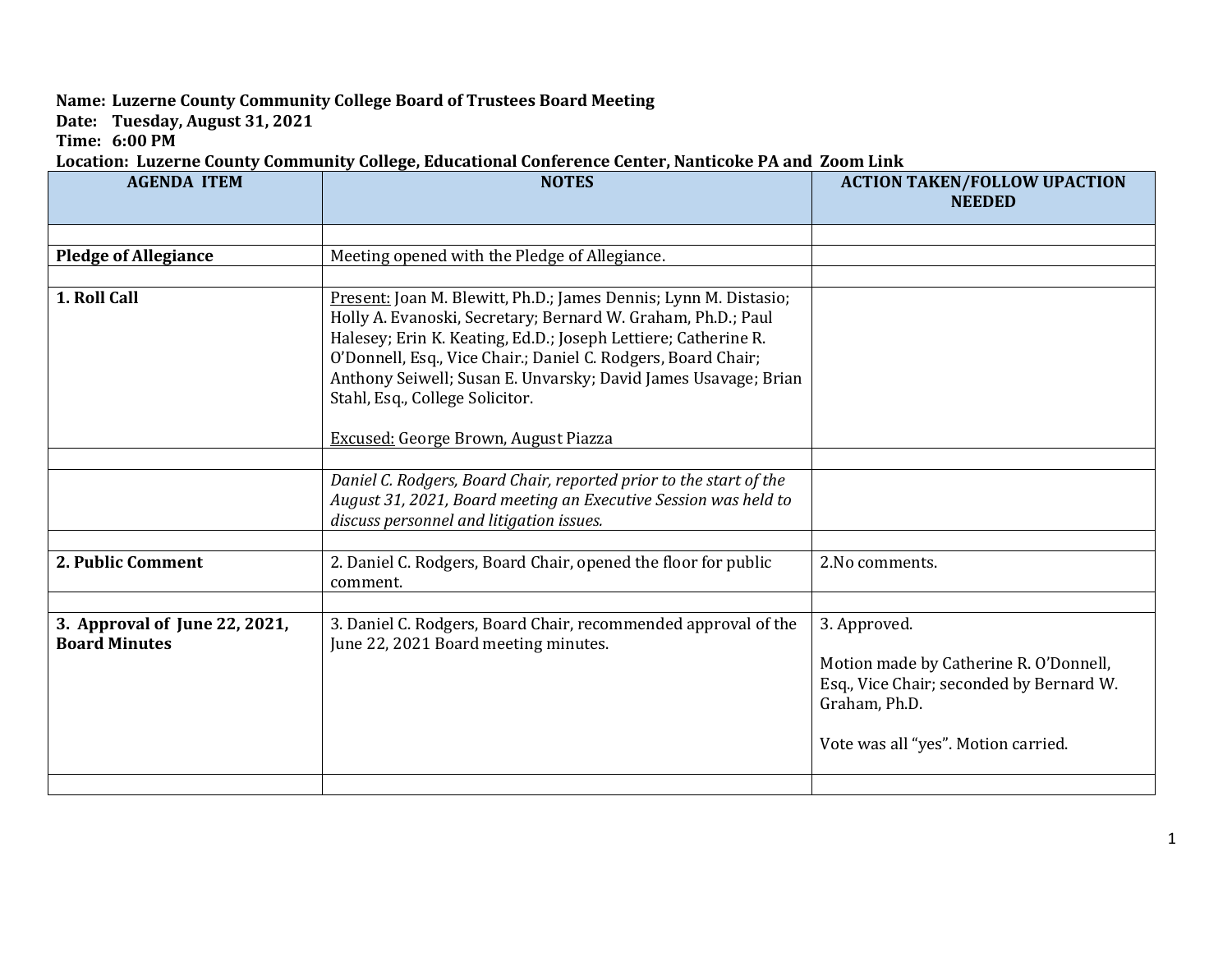| <b>AGENDA ITEM</b>                                     | <b>NOTES</b>                                                                                                                                                                                                                                                                                                                                                                                                                                                                                                                                                                                                                                                                                                                                                                                                                                                                                                                                                                                                                                                                                                                                                                                                                                                                                                                                                                                                                                                                                                                                                            | <b>ACTION TAKEN/FOLLOW UPACTION</b>                                                     |
|--------------------------------------------------------|-------------------------------------------------------------------------------------------------------------------------------------------------------------------------------------------------------------------------------------------------------------------------------------------------------------------------------------------------------------------------------------------------------------------------------------------------------------------------------------------------------------------------------------------------------------------------------------------------------------------------------------------------------------------------------------------------------------------------------------------------------------------------------------------------------------------------------------------------------------------------------------------------------------------------------------------------------------------------------------------------------------------------------------------------------------------------------------------------------------------------------------------------------------------------------------------------------------------------------------------------------------------------------------------------------------------------------------------------------------------------------------------------------------------------------------------------------------------------------------------------------------------------------------------------------------------------|-----------------------------------------------------------------------------------------|
|                                                        |                                                                                                                                                                                                                                                                                                                                                                                                                                                                                                                                                                                                                                                                                                                                                                                                                                                                                                                                                                                                                                                                                                                                                                                                                                                                                                                                                                                                                                                                                                                                                                         | <b>NEEDED</b>                                                                           |
| 4. Approval of August 31, 2021,<br><b>Board Agenda</b> | 4. Daniel C. Rodgers, Board Chair, recommended approval of the<br>August 31, 2021 Board agenda.                                                                                                                                                                                                                                                                                                                                                                                                                                                                                                                                                                                                                                                                                                                                                                                                                                                                                                                                                                                                                                                                                                                                                                                                                                                                                                                                                                                                                                                                         | 4. Approved. Motion made by Erin K.<br>Keating, Ed.D.; seconded by Lynn M.<br>Distasio. |
|                                                        |                                                                                                                                                                                                                                                                                                                                                                                                                                                                                                                                                                                                                                                                                                                                                                                                                                                                                                                                                                                                                                                                                                                                                                                                                                                                                                                                                                                                                                                                                                                                                                         | Vote was all "yes". Motion carried.                                                     |
|                                                        |                                                                                                                                                                                                                                                                                                                                                                                                                                                                                                                                                                                                                                                                                                                                                                                                                                                                                                                                                                                                                                                                                                                                                                                                                                                                                                                                                                                                                                                                                                                                                                         |                                                                                         |
| 5. Report of Officers and Agents                       |                                                                                                                                                                                                                                                                                                                                                                                                                                                                                                                                                                                                                                                                                                                                                                                                                                                                                                                                                                                                                                                                                                                                                                                                                                                                                                                                                                                                                                                                                                                                                                         |                                                                                         |
| President's Report                                     | President Leary reported the College officially kicked-off the 2021-<br>2022 academic year, welcoming our new and returning students<br>to Luzerne County Community College. There are exciting<br>festivities planned throughout the month of September to<br>welcome our students back to campus and at our seven centers.<br>President Leary noted 4 College Trailblazers were in audience<br>and invited to introduce themselves to the Board. Students in<br>attendance were Kasie Weidner, Mahtab Peimany, Nikita<br>Cordova, and Kelsey Leck. At this time, President Leary and the<br>LCCC Board of Trustees officially welcomed the students to the<br>College and wished them an incredible academic year.<br>President Leary the College held a College-wide Inservice<br>program, for all faculty, staff and administration. Strategic<br>Planning was the main focus of the program. Staff participated<br>both in-person and virtually in several of the strategic planning<br>activities that were held throughout the program. In addition,<br>an Adjunct Inservice was held which focused on the role of<br>Adjunct Faculty in the development of our new strategic plan.<br>Also, last week, the College sponsored the Hazleton Chamber<br>Red Carpet breakfast and I spoke on the expansion of our<br>Hazleton Center with new opportunities for students.<br>Luzerne County Community College will hold a September 11th<br>remembrance ceremony and brick dedication on Friday,<br>September 10, at 11 a.m., at the College's Walk of Honor at the |                                                                                         |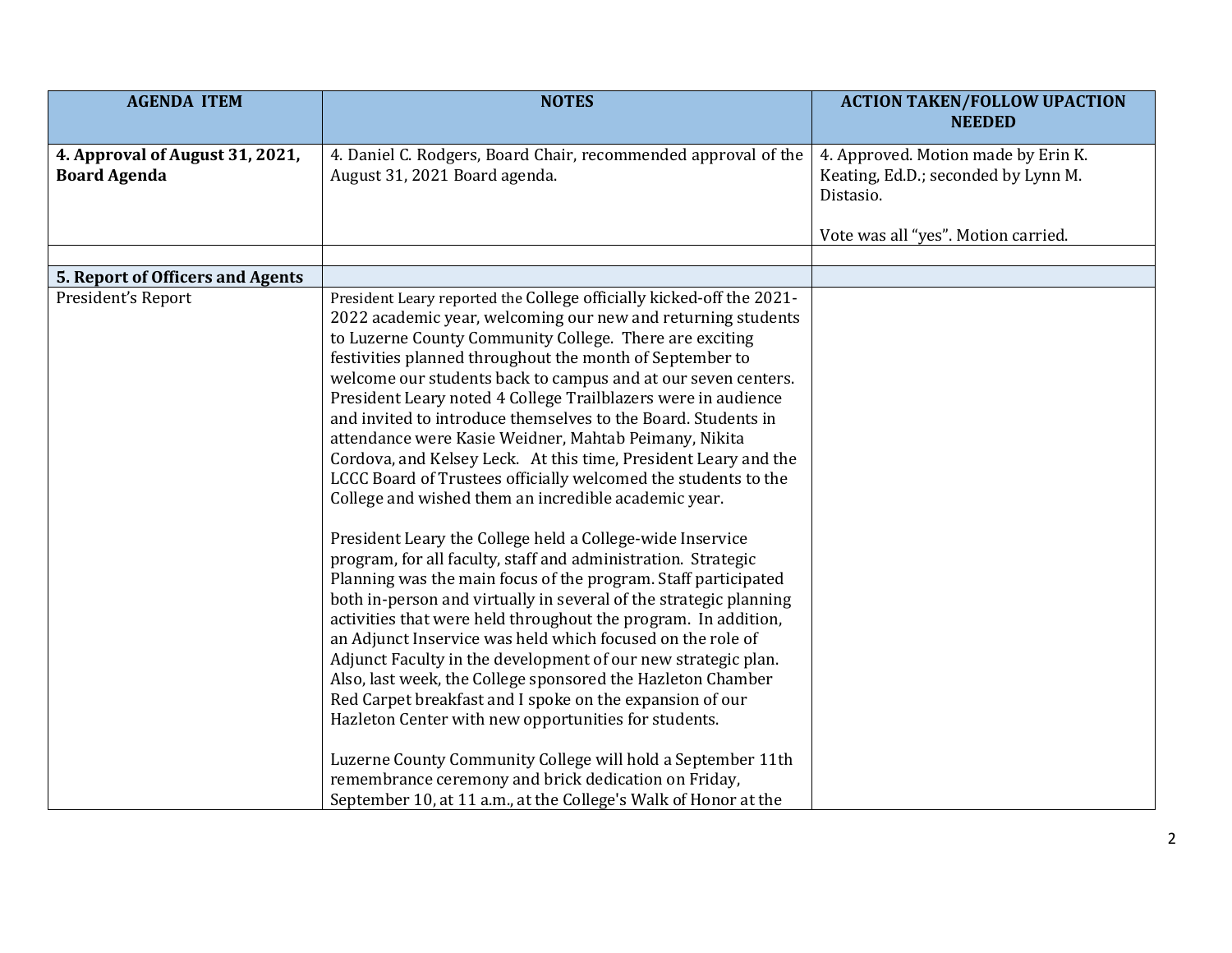|                          | LCCC Public Safety Training Institute. Mrs. Brominski will speak                         |  |
|--------------------------|------------------------------------------------------------------------------------------|--|
|                          | more about this program during her report in just a few<br>minutes.                      |  |
|                          | On October 1, our annual history conference will offer a theme of                        |  |
|                          | "Football in Northeast PA with a number of presenters on the                             |  |
|                          | history and legacy of the impact on the culture of our region.                           |  |
|                          | Lastly, in October I will be attending the ACCT National                                 |  |
|                          | Leadership Congress as well as the Pennsylvania Commission                               |  |
|                          | for Community Colleges Council of Presidents meeting in<br>Harrisburg.                   |  |
| Treasurer's Report       | Vice President Baur presented the Treasurer's Report.                                    |  |
|                          | Operating Fund for year ended June 30, 2021. Revenue over                                |  |
|                          | projected expenses are well over \$2 million Tuition came in                             |  |
|                          | close to what was originally budgeted.                                                   |  |
|                          | Operating (Expense) Fund - Salaries and benefits came in under                           |  |
|                          | budget as to what we expected to expense. Salaries came in                               |  |
|                          | under 14% and benefits under 4% - we did have a large increase                           |  |
|                          | in early retirement incentives from what was predicted due to<br>additional retirements. |  |
|                          |                                                                                          |  |
|                          | Bookstore: We came in \$81,000 over revenue over expenses and                            |  |
|                          | commission will come in at \$200,000.                                                    |  |
|                          | Food Service: Food Service was projected to be overbudget by                             |  |
|                          | \$212,000 due to salaries and benefits, we came in with a savings                        |  |
|                          | even though there was a loss.                                                            |  |
|                          | Yencha, those decisions in long term investments will service the                        |  |
|                          | College and its student long term.                                                       |  |
| <b>Foundation Report</b> | Rebecca Brominski, Executive Director of Institutional                                   |  |
|                          | Advancement and Foundation, reported on the following                                    |  |
|                          | upcoming special events and activities. On Friday, September                             |  |
|                          | 10, 2021, at 11 a.m. at the Walk of Honor, everyone is invited to                        |  |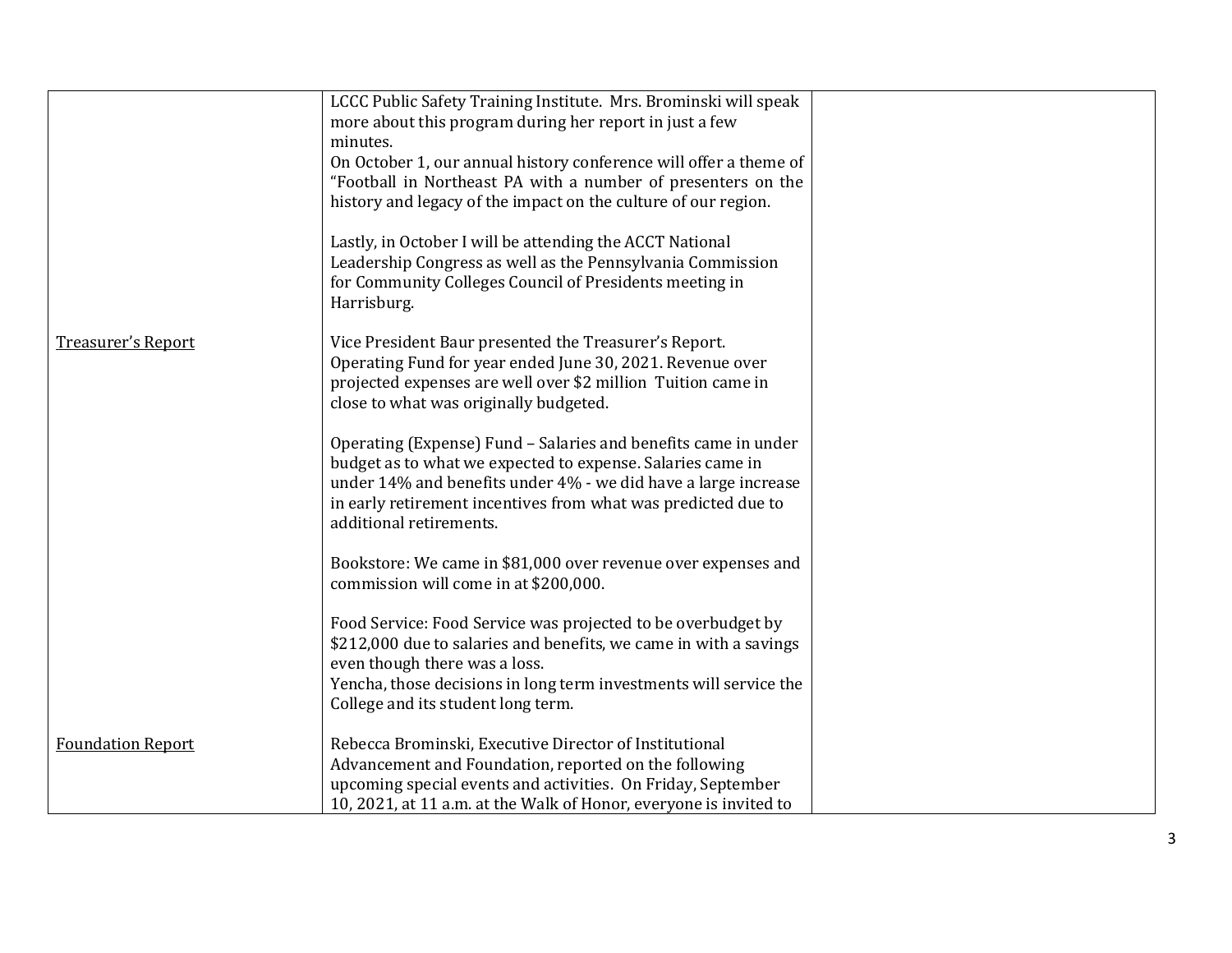|                      | attend the September 11 <sup>th</sup> Remembrance Ceremony<br>commemorating the 20 <sup>th</sup> Anniversary. Back by public demand,<br>the 32 <sup>nd</sup> annual Alumni Craft Festival will be held on Saturday,<br>October 16, 2021. This is a wonderful community event that                           |  |
|----------------------|-------------------------------------------------------------------------------------------------------------------------------------------------------------------------------------------------------------------------------------------------------------------------------------------------------------|--|
|                      | brings many people on campus in addition to being one of the<br>major fundraisers for the LCCC Alumni Association.                                                                                                                                                                                          |  |
|                      | The annual Scholarship Dinner will be held on October 20th at<br>the Woodlands. This is the largest fundraiser for the Foundation<br>and it is our hope we can count on the Board's continued<br>support. This semester over 300 students are returning to class<br>as scholarship recipients.              |  |
|                      | On Friday, October 22, the College will celebrate the 15th<br>Anniversary of the Schulman Gallery with a signature Red<br>Carpet Event. This year we will showcase an exhibit titled,<br>Tunnel Vision, highlighting the mining industry and honor the<br>memory of Dr. Schulman at the event.              |  |
|                      | Catherine R. O'Donnell, Esq., Vice Chair, encouraged the<br>members of the Board of Trustees to show their support to the<br>College and the students by attending the upcoming scholarship<br>dinner. 100% participation by the Board is incredibly important<br>and encouraged the Board's participation. |  |
| Middle States Update | Dr. Cheryl Lesser, Vice President of Academic Affairs, announced<br>it is with humility, with pride that the Middle States<br><b>Commission on Higher Education has reaffirmed</b><br>accreditation at Luzerne County Community College.                                                                    |  |
|                      | We were reaffirmed with no recommendations. Dr. Lesser<br>stated being part of many evaluation teams she has never had                                                                                                                                                                                      |  |
|                      | this experience and this is the first time in the history of LCCC                                                                                                                                                                                                                                           |  |
|                      | we have gone through this process with no recommendations.                                                                                                                                                                                                                                                  |  |
|                      | We have received commendations from the Middle States Team                                                                                                                                                                                                                                                  |  |
|                      | on all 7 standards. This is an amazing feat for CORE Team and                                                                                                                                                                                                                                               |  |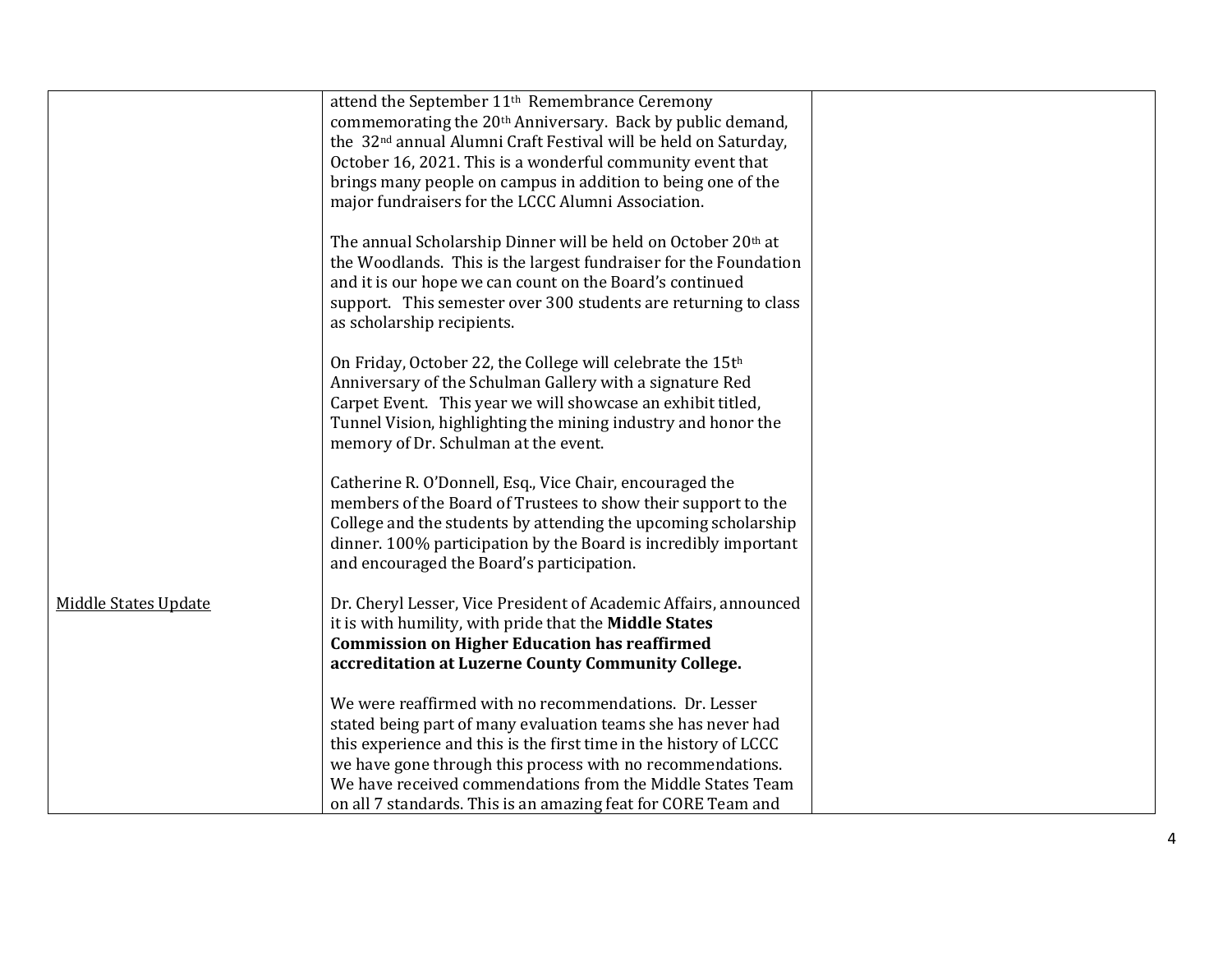|                                                   | the 100 people who wrote the self-study and was part of the<br>virtual Team visit.                                                                                                                                                                                                                                                                                                                                                                                                                                                                                                                                                                                               |                                        |
|---------------------------------------------------|----------------------------------------------------------------------------------------------------------------------------------------------------------------------------------------------------------------------------------------------------------------------------------------------------------------------------------------------------------------------------------------------------------------------------------------------------------------------------------------------------------------------------------------------------------------------------------------------------------------------------------------------------------------------------------|----------------------------------------|
|                                                   | Vice President Lesser stated the Middle States Team in its<br>commendations, stated that they wanted to "commend the<br>Board of Trustees on their commitment to the mission, on the<br>leadership of the College to their openness to the community, on<br>educational effectiveness, on planning, on budgeting, on student<br>support services and academic excellence, and operational<br>effectiveness, everywhere they commented on how we operate.<br>They committed to what we wrote as our strengths and<br>supported that. They added additional opportunities and that is<br>the information that will be used for strategic planning.<br>Congratulations to everyone! |                                        |
|                                                   | Trustee Joan M. Blewitt, Ph.D. stated this is monumental; noting<br>she has served on many committees and teams and she has<br>never yet seen excelling on every standard with no<br>recommendations. Congratulations to everyone who worked so<br>very hard to make this happen; it is really a proud moment.                                                                                                                                                                                                                                                                                                                                                                   |                                        |
|                                                   | Trustee Bernard W. Graham, Ph.D., stated 40 years of academic<br>experience, he has served on many teams he has never seen a<br>report with no recommendations.                                                                                                                                                                                                                                                                                                                                                                                                                                                                                                                  |                                        |
|                                                   | President Leary stated it is truly a collective effort, expressing<br>his appreciation to the faculty, staff, students and Board of<br>Trustees. At this time President Leary expressed his<br>appreciation to Dr. Cheryl Lesser, Vice President of Academic<br>Affairs, for her leadership.                                                                                                                                                                                                                                                                                                                                                                                     |                                        |
|                                                   |                                                                                                                                                                                                                                                                                                                                                                                                                                                                                                                                                                                                                                                                                  |                                        |
| <b>ACTION ITEMS</b><br>5. Report of the Executive | Daniel C. Rodgers, Board Chair, presented the Executive                                                                                                                                                                                                                                                                                                                                                                                                                                                                                                                                                                                                                          |                                        |
| Committee                                         | Committee report.                                                                                                                                                                                                                                                                                                                                                                                                                                                                                                                                                                                                                                                                |                                        |
| 5A. Ratification of Wilkes-Barre                  | 5A. Board Chair Rodgers recommended the Luzerne County                                                                                                                                                                                                                                                                                                                                                                                                                                                                                                                                                                                                                           | 5A. Approved. Motion made by James     |
| <b>Center Expansion Renovation Bid</b>            | Community College Board of Trustees ratify and reaffirm                                                                                                                                                                                                                                                                                                                                                                                                                                                                                                                                                                                                                          | Dennis; seconded by Bernard W. Graham, |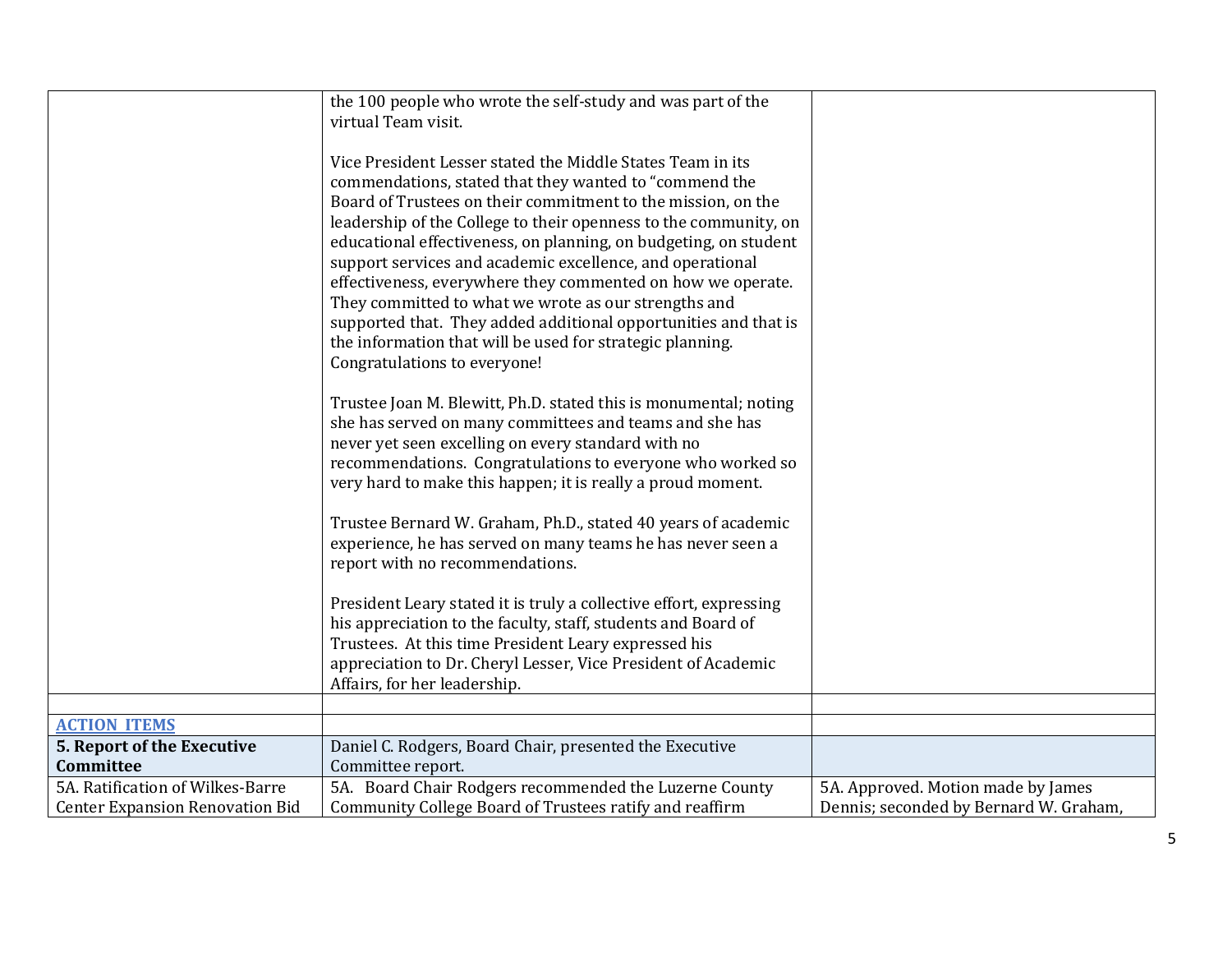|                                                                                             | approval to award the Wilkes-Barre Center expansion<br>renovation bid to the lowest responsible bidder: D&M<br>Construction Unlimited, Inc. in the amount of \$419,400. In<br>addition, a 5% project contingency (\$20,970) and hemmler +<br>camayd architects will be compensated in line with our<br>agreement for miscellaneous services in the amount of<br>\$32,983.71 for a total project cost of \$473,353.71. | Ph.D.<br>Vote was all "yes". Motion carried.                                                                                                   |
|---------------------------------------------------------------------------------------------|-----------------------------------------------------------------------------------------------------------------------------------------------------------------------------------------------------------------------------------------------------------------------------------------------------------------------------------------------------------------------------------------------------------------------|------------------------------------------------------------------------------------------------------------------------------------------------|
| 5B. Ratification of the Science Lab<br>Furniture for the Wilkes-Barre<br>Center.            | 5B. Board Chair Rodgers recommended the Luzerne County<br>Community College Board of Trustees ratify and reaffirm<br>approval to award Science Lab Furniture for the Wilkes Barre<br>Center to the preferred, standard science lab furniture<br>vendor, Kewaunee Scientific Corporation in the amount of<br>\$65,203.00.                                                                                              | 5B. Approved. Motion made by Erin K.<br>Keating, Ed.D.; seconded by Paul Halesey.<br>Vote was all "yes". Motion carried.                       |
| 5C. Ratification of Shamokin<br><b>Center Flooring Bid</b>                                  | 5C. Recommend the Luzerne County Community College Board<br>of Trustees ratify and reaffirm approval of the Shamokin Center<br>Flooring Replacement Bid to the lowest responsible bidder<br>Bognet, Inc. in the amount of \$88,777.06. In addition, a 5%<br>contingency (\$4,438.85) to be included for a total project cost of<br>\$93,215.91.                                                                       | 5C. Approved. Motion made by Catherine R.<br>O'Donnell, Esq., Vice Chair; seconded by<br>Lynn Distasio.<br>Vote was all "yes". Motion carried. |
| 5D. Ratification of Greater<br>Susquehanna Center Science Lab<br>Change Order - Permit Fees | 5D. Recommend the Luzerne County Community College Board<br>of Trustees ratify and reaffirm approval of the Greater<br>Susquehanna Center science lab change order to Bognet, Inc. in<br>the amount of \$6,205.22 for permit fees associated with the<br>project.                                                                                                                                                     | 5D. Approved. Motion made by Bernard W.<br>Graham, Ph.D.; seconded by Holly E.<br>Evanoski, Secretary.<br>Vote was all "yes". Motion carried.  |
| 5E. Ratification of Greater<br>Susquehanna Center Science Lab<br>Change Order               | 5E.Recommend the Luzerne County Community College Board<br>of Trustees ratify and reaffirm approval of the Greater<br>Susquehanna Center science lab change order to Bognet, Inc. in<br>the amount of \$5,263.24 for the change in lighting cost<br>associated with the project.                                                                                                                                      | 5E. Approved. Motion made by David James<br>Usavage; seconded by Joan M. Blewitt, Ph.D.<br>Vote as all "yes". Motion carried.                  |
|                                                                                             |                                                                                                                                                                                                                                                                                                                                                                                                                       |                                                                                                                                                |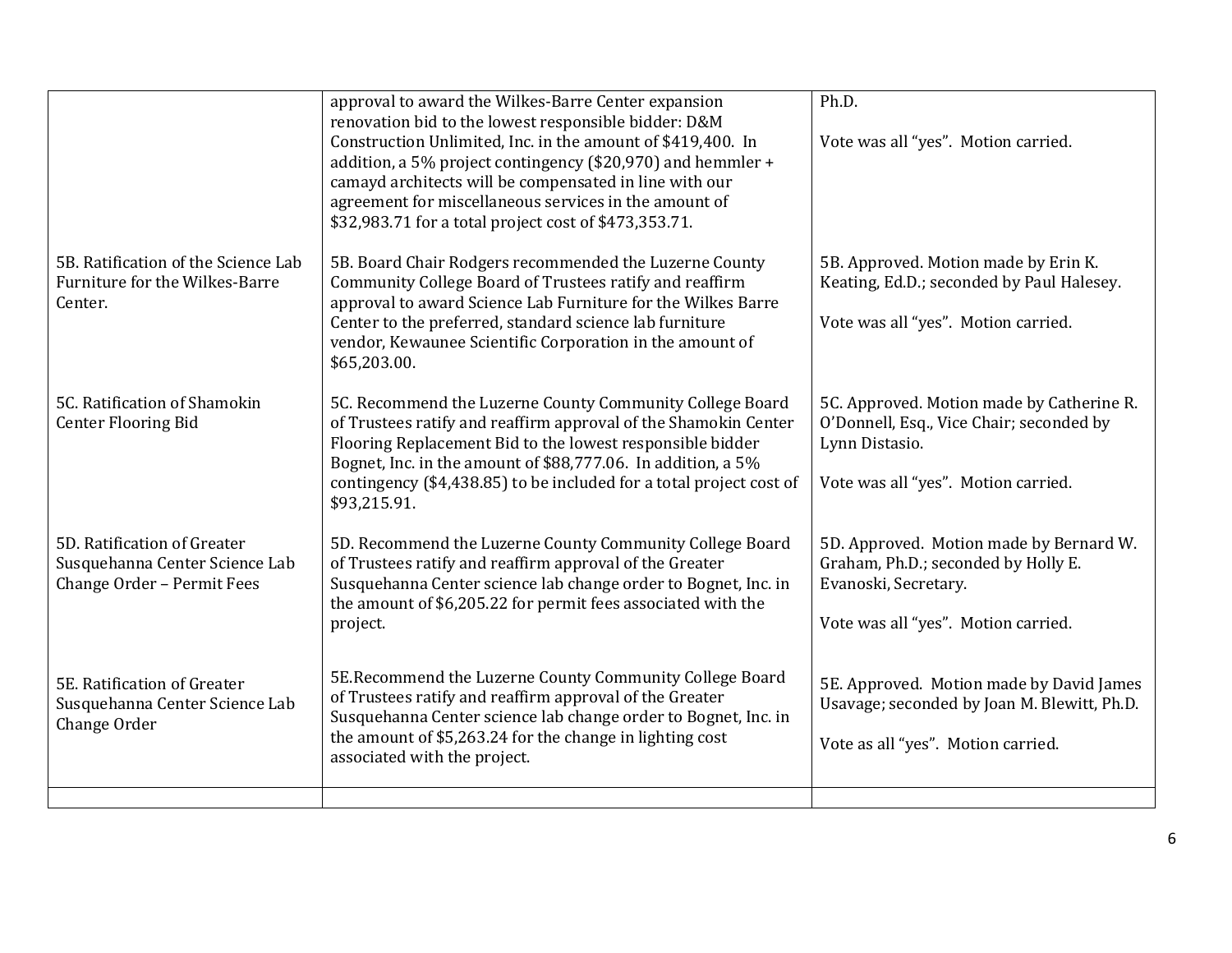| 6. Report of the Academic                                                                          | 6. Bernard W. Graham, Ph.D., Chair, LCCC Academic Committee,                                                                                                                                                                                                                                                                                                                                                                                                                      |                                                                                                                                |
|----------------------------------------------------------------------------------------------------|-----------------------------------------------------------------------------------------------------------------------------------------------------------------------------------------------------------------------------------------------------------------------------------------------------------------------------------------------------------------------------------------------------------------------------------------------------------------------------------|--------------------------------------------------------------------------------------------------------------------------------|
| <b>Committee</b>                                                                                   | noted there was no action items to present at this time.                                                                                                                                                                                                                                                                                                                                                                                                                          |                                                                                                                                |
|                                                                                                    |                                                                                                                                                                                                                                                                                                                                                                                                                                                                                   |                                                                                                                                |
| 7. Report of the Finance                                                                           | 7. Susan E. Unvarsky, Chair of the LCCC Finance Committee,                                                                                                                                                                                                                                                                                                                                                                                                                        |                                                                                                                                |
| <b>Committee</b>                                                                                   | presented the following report.                                                                                                                                                                                                                                                                                                                                                                                                                                                   |                                                                                                                                |
| 7A.Recommendation to approve<br>RFP for Scholarship Application,<br>Maintenance and Award Software | 7A. Committee Chair Unvarsky recommended the Luzerne<br>County Community College Board of Trustees approve the<br>proposal for Scholarship Application, Maintenance and Award<br>Software to Scholarship Solutions, LLC d/b/a AwardSpring in<br>the amount of \$25,290.00 for three years.                                                                                                                                                                                        | 7A. Approved. Motion made by David James<br>Usavage; seconded by James Dennis.<br>Vote was all "yes". Motion carried.          |
| 7B. Recommend Approval of<br>Third-Party Administration of<br><b>Medical Insurance</b>             | 7B. Committee Chair Unvarsky recommended the Luzerne<br>County Community College Board of Trustees approve the<br>proposal to award the Third-Party Administration of Medical<br>Insurance to Evolve Insurance Advisors in the amount of:<br>Year 1 - \$6.25 per member or flat rate of \$1,616 per month;<br>Year 2 and Year 3 - \$6.50 per member or flat rate of \$1,700 per<br>month. This is a three-year contract effective September 1, 2021<br>through September 1, 2024. | 7B. Approved. Motion made by David James<br>Usavage; seconded by Joan M. Blewitt, Ph.D.<br>Vote was all "yes." Motion carried. |
| 8. Report of the Human Resources<br>Committee                                                      | 8. Board Chair Rodgers stated the LCCC Human Resources<br>Committee, had no action items at this time.                                                                                                                                                                                                                                                                                                                                                                            | 8. N/A                                                                                                                         |
| 9. Report of the Legislative<br>Committee                                                          | 9. Catherine O'Donnell, Esq., Chair, LCCC Legislative Committee,<br>stated there were no action items to report.                                                                                                                                                                                                                                                                                                                                                                  | 9. N/A                                                                                                                         |
|                                                                                                    |                                                                                                                                                                                                                                                                                                                                                                                                                                                                                   |                                                                                                                                |
| 1. Public Comments                                                                                 | <b>Informational Items</b><br>Board Chair Rodgers opened the floor for public comments.<br>1.                                                                                                                                                                                                                                                                                                                                                                                     | 1. There were no public comments.                                                                                              |
| 2. Unfinished Business-Previous                                                                    | 2.N/A                                                                                                                                                                                                                                                                                                                                                                                                                                                                             | 2. No action required.                                                                                                         |
| Meeting                                                                                            |                                                                                                                                                                                                                                                                                                                                                                                                                                                                                   |                                                                                                                                |
| 3. Executive Committee                                                                             | 3. N/A                                                                                                                                                                                                                                                                                                                                                                                                                                                                            | 3. No action required.                                                                                                         |
| 4. Human Resources Committee                                                                       | 4. Board Chair Rodgers noted the information on appointments<br>and leave reports are included with the Board agenda.                                                                                                                                                                                                                                                                                                                                                             | 4. No action required.                                                                                                         |
| 5. Communications                                                                                  | 5. Board Chair Rodgers noted all communications were included                                                                                                                                                                                                                                                                                                                                                                                                                     | 5. No action required.                                                                                                         |